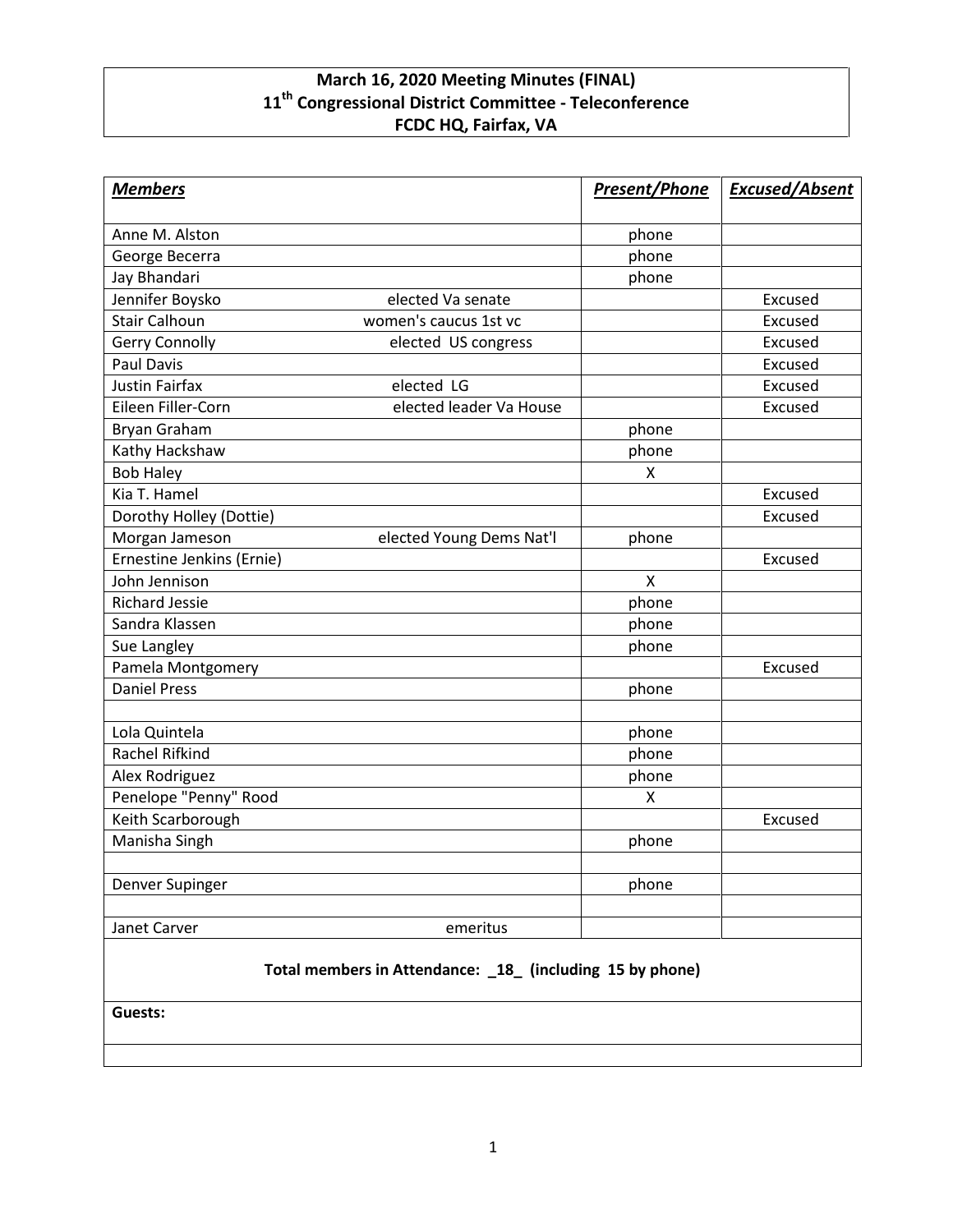1.a. Call to Order**:** Meeting called to order by Chair Haley, 8:00 pm.

1.b Roll Call: Jennison

2. Introductions - none

- 3. a. Agenda approved by acclimation
- 3.b. Approval of Minutes. February 17, 2020 minutes.

Motion to Approve Minutes by John, 2nd by Penny\_ vote unanimous

4. Treasurer's Report - Rachel: Federal account \$8,640.04 Non-federal account \$2,467.33

5. Chair's Report

- Petitions - Connolly's certified

- Zainab Mohsini - fee not paid with Va State Bd. of Elections - not reviewable

- St. Patrick's Day (aka Holiest Day of the year) postponed until May or TBD later in year

- Primary Petitions Review - March 28

6. Sturdivant - May 3 @ Springfield CC. Up for possible Rescheduling / TBD

FFX City - Ellyn Pence: grass roots/door-to-door canvasser/ organizer) PWCo - Dolores Hampton Award: Selonia Miles - Dumphries town council/Potomac dist. FFXCo - Gartland Award: Lola reports that one nomination received - Ilyong Moon.

Motion to Approve Ilryong Moon by Lola, 2nd by Bryan\_ vote unanimous

- 7. Jurisdiction Caucuses To be Revisited after primary.
- 8. 2020 11th CD Convention Saturday 5/16/2020 Sandra - resolutions - have people working on them Sue - credentials - will conference call 3/22/20 3pm Bob - Rules - sent out email to recruit members - sent out email with Draft Rules

Bob asked for Motion to Approve Draft Rules Dan: Not necessary because Temporary Rules are approved by Convention Sandra: comment - 4.2 to file online "no link yet" - did DPVA decide 5 (Biden) 2 (Bernie) + alternate - raised questions on 6.2 and 7.46

Alex: What is understanding of "pledged" delegates? Robust & historical discussion.

9. Vice Chairs' Reports

Fairfax Co. - Sue: may have to reschedule Sturdivant PW Co. - Jessie - nothing to report. Communications - Paul: Communications will post call on website